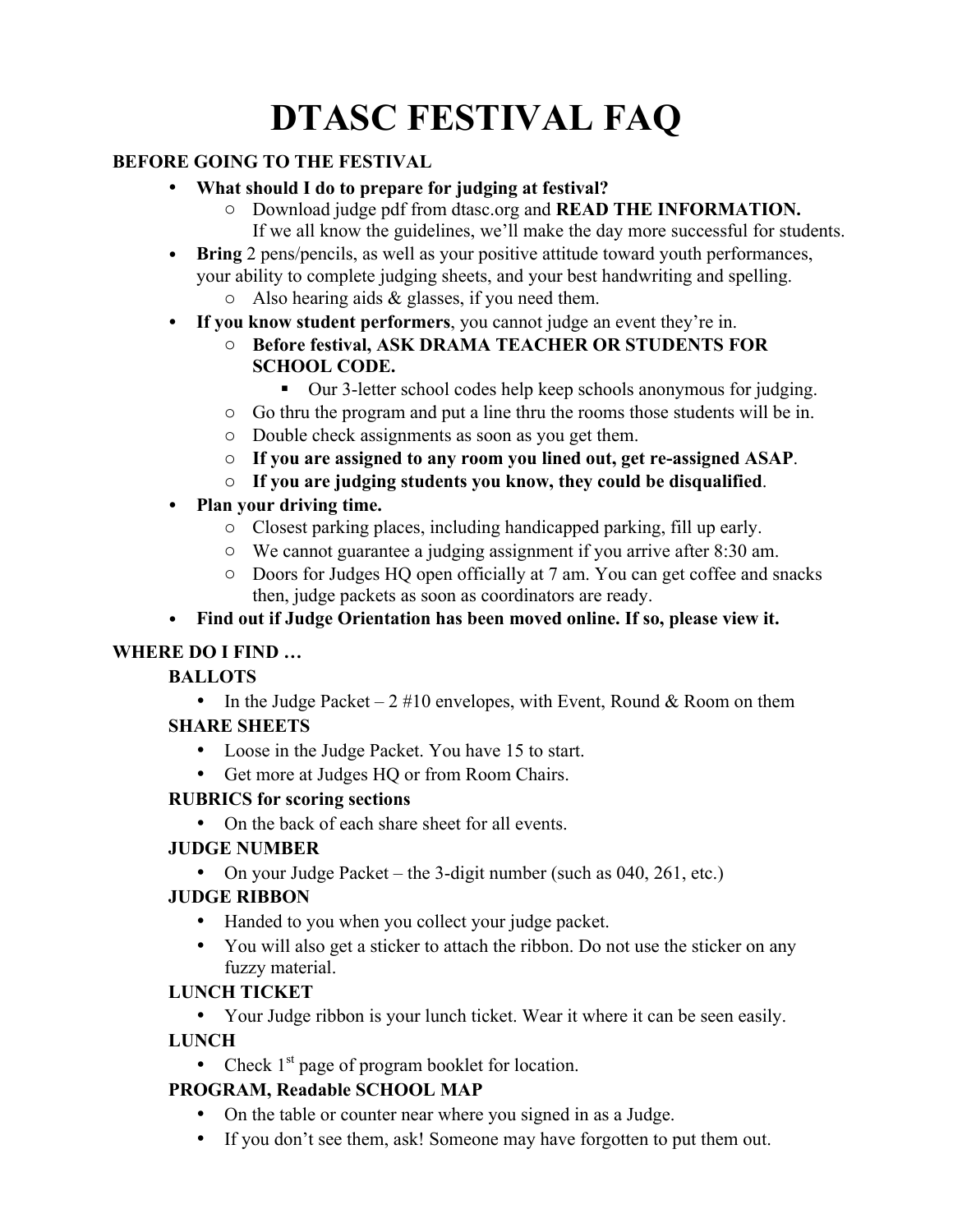## **RESTROOMS**

• Marked on school map. Or ask someone.

## **HOSPITALITY (Snacks, coffee, tea, water, etc.)**

• Judges HQ, all day from 7 am until Finals begin.

# **THE ROOM YOU'RE SUPPOSED TO BE IN**

- Use the full page school map where you can actually read room numbers.
- Orient yourself and your map wherever you are. Then look for the room number.
- Or ask someone.

# **HOW TO GET REASSIGNED IF YOU KNOW SOMEONE**

- You or the room chair can text a message to Judges HQ.
- The text number is **1-424-318-1605**
- That number can be used to report trouble or emergencies where EMTs are needed, or just about any problem DTASC personnel should deal with.
- Always give your name & judge number.

# **A QUICK WAY TO REPORT A RULES VIOLATION**

- You or the room chair can text a message to Judges HQ.
- The text number for RULES is **1-661-904-5896**
- For Rules violations, they need: Event, Round, Room Number, School Code, a description of the violation, your name & judge number.

## **SHARE SHEETS AND BALLOTS**

## **How do I fill out a ballot?**

- Put in all the information at the top and bottom of the ballot.
- Copy the list of school codes in the same order as on the board. Do not skip any.
- For each performance, give each scene a score in all 5 areas.
- Use S, A, P, F, and N to score them.
- $S =$  Superior; A = Accomplished (formerly Excellence); P = Proficient (formerly Good);  $F = Fair$ , and  $N = N$ eeds Work.

## **What if I can't decide on a score?**

- You have to pick one. If you put two, Tabs uses the lower score.
- The back of the share sheets has a rubric that says what each score should mean.

## **What if there's a No Show?**

- Put a line across all boxes on that row, or put an X in each box.
- IMPORTANT: Keep the No Show on the list to help Tabulations.

## **How do I fill out a share sheet?**

- Put in the correct school code & other information top & bottom
- Add comments about the student performances.

## **What do I put in the comments section on the share sheet?**

- Say something positive about the performance, even if it wasn't the greatest.
- Your judge packet has suggested comments, if you need help with something to say.
- It's okay to offer constructive criticism. Give suggestions for improving specific things.
- Do not say anything that would discourage a student from performing these are kids and they need some encouragement.
- Students will take your comments literally.
- Check your spelling.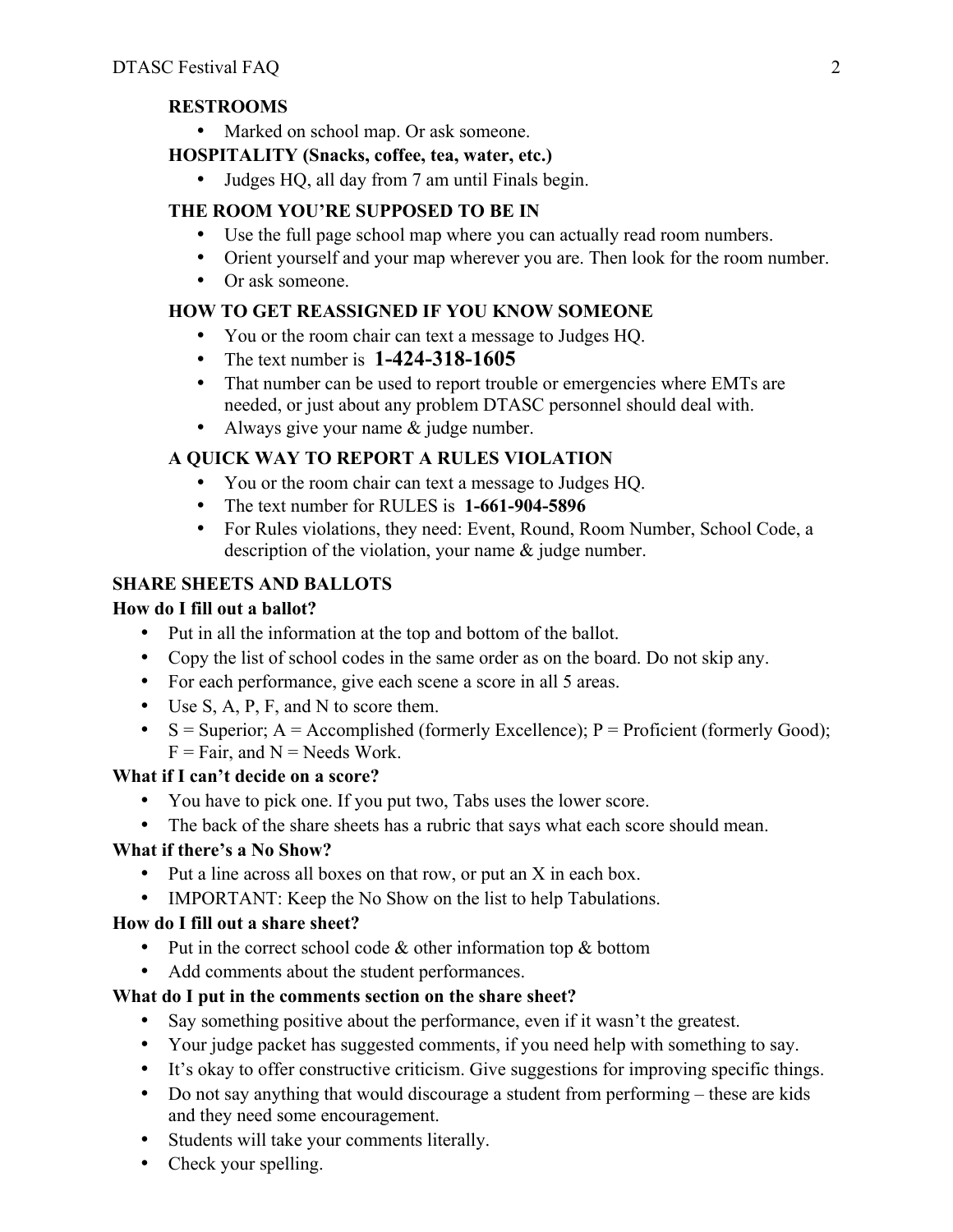## **How do I rank monologues for interaction? There's only one person on stage.**

• The interaction is with an implied person that the solo performer is talking to.

## **How much time do I have for writing comments?**

- Very little, unfortunately. The festival has approximate time lines, and needs to stay close to them.
- You have about 1 minute between performances. You can ask for a little more, but it won't be more than another minute.
- If you want to write more, do it in line for Tabs or at Tabs after you turn in your ballot.
- If you really have a lot to say, put it in an email. Include the school code and round. Send it to dtascfest@gmail.com or dtascjudges@gmail.com
- If you have so much to write that you won't get to your  $2<sup>nd</sup>$  round judging assignment, have someone notify judges HO immediately so they can send a replacement.

#### **What if I know they broke one or more rules during their performance?**

- Judge the performance, not the rule breaking.
- Report the rules violation after you've turned in your ballot & share sheets. You will need the school code.

#### **Judging Reminders About the Rules**

- Please do not judge down a group that was stopped for time.
- DO NOT make judgments based on a rules infraction.
- DO NOT grade down because of accents or performances in foreign languages.
- DO NOT discourage students from attempting difficult roles.
- DO NOT ask students which school belongs to a specific code.

## **How do I rank them?**

- Decide which performance should be in **First Place. Give that code a 1**. Then give the next best a 2 for 2<sup>nd</sup> place, and so on.
- Continue until every performance has a unique number. Do not use any number more than once. **NO TIES** allowed.
- **Do NOT rearrange the codes**. Tabulations needs them in program order to save time.
- Your judge packet has a sample of how to rank as you go directions on one side, sample ballot on the other. Or use your own system – but it needs to be done quickly.

## **What do I do when I've finished ranking?**

- Fold your ballot & put it back in its envelope.
- **The Room Chair will escort all the judges from your room to Tabulations** so you can turn in your ballots and share sheets.
- **Please go with the Room Chair.** If you need more time for share sheets or ranking, take care of it in line at Tabs or after your room has been checked at Tabs.
	- $\circ$  It's a lot easier in Tabulations if all the ballots for a room arrive at the same time.
- Then go back to Judges HQ. If you want to report any Rules violations, stop by Rules on the way to Judges.

## **What's the column that says Inappropriate?**

- If you think the performance is too mature for the age group, put a check mark in that column.
- If performers used swear words, had sexual gestures, put down or made fun of anyone on the basis of religion, ethnicity, gender identification, etc, mark that column and report the problem to Rules. You will need the school code.